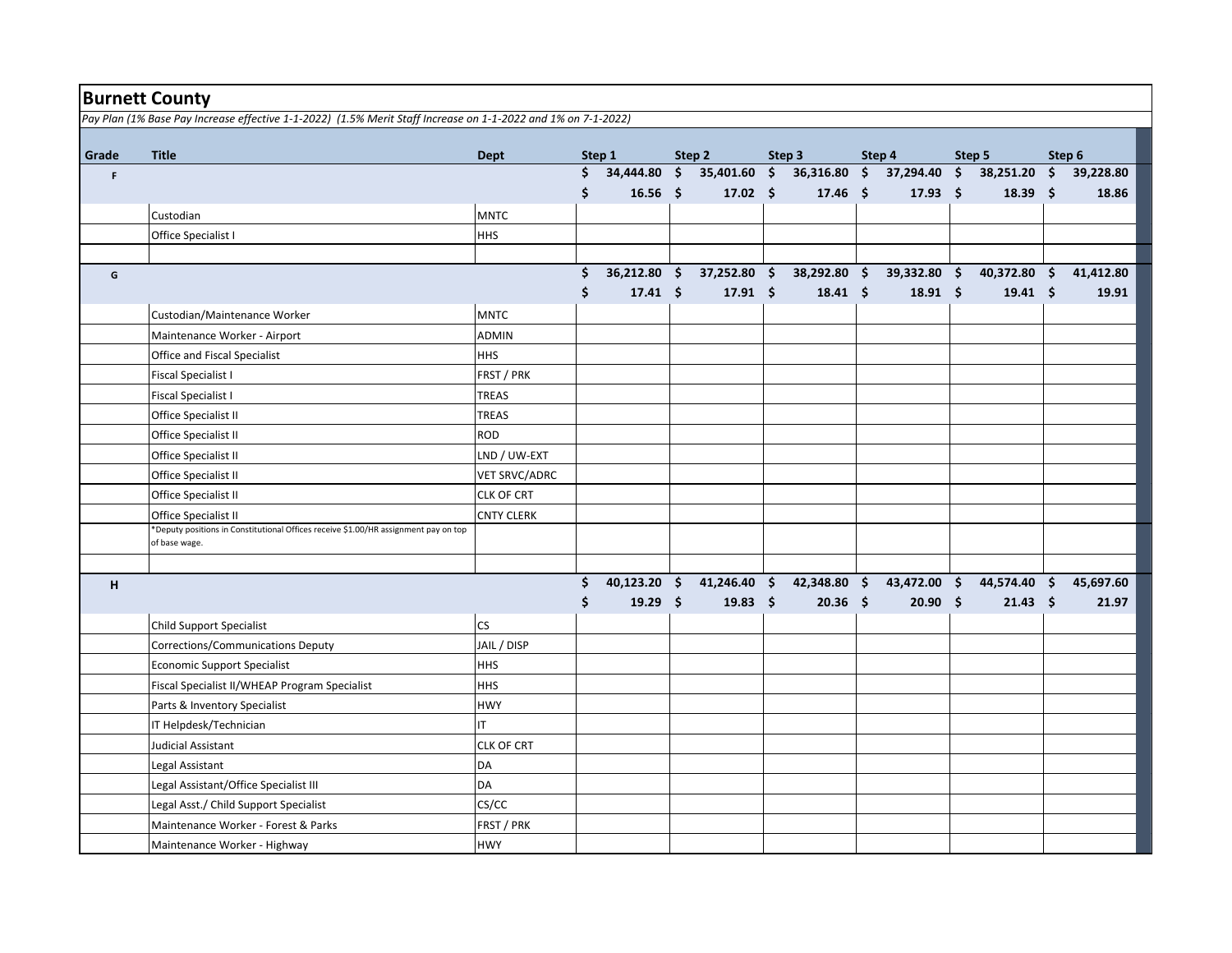| Grade        | <b>Title</b>                                 | <b>Dept</b>        |    | Step 1           |  | Step 2                    | Step 3 |                     | Step 4 |              |  | Step 5          | Step 6    |
|--------------|----------------------------------------------|--------------------|----|------------------|--|---------------------------|--------|---------------------|--------|--------------|--|-----------------|-----------|
|              | Office Specialist III                        | LWCD               |    |                  |  |                           |        |                     |        |              |  |                 |           |
|              |                                              |                    |    |                  |  |                           |        |                     |        |              |  |                 |           |
| $\mathbf{I}$ |                                              |                    | \$ | 42,931.20 \$     |  | 44,158.40 \$              |        | 45,364.80 \$        |        | 46,550.40 \$ |  | 47,736.00 \$    | 48,921.60 |
|              |                                              |                    | \$ | $20.64$ \$       |  | $21.23 \quad $$           |        | $21.81 \; \text{S}$ |        | $22.38$ \$   |  | $22.95$ \$      | 23.52     |
|              | Disability Benefit Specialist                | <b>ADRC</b>        |    |                  |  |                           |        |                     |        |              |  |                 |           |
|              | <b>Elderly Benefits Specialist</b>           | <b>ADRC</b>        |    |                  |  |                           |        |                     |        |              |  |                 |           |
|              | Jail Sergeant                                | JAIL / DISP        |    |                  |  |                           |        |                     |        |              |  |                 |           |
|              | Mechanic / Welder                            | <b>HWY</b>         |    |                  |  |                           |        |                     |        |              |  |                 |           |
|              | <b>Real Property Lister</b>                  | LAND / CNTY SRVY   |    |                  |  |                           |        |                     |        |              |  |                 |           |
|              | Victim/Witness Coordinator                   | DA                 |    |                  |  |                           |        |                     |        |              |  |                 |           |
|              |                                              |                    |    |                  |  |                           |        |                     |        |              |  |                 |           |
| $\mathsf{J}$ |                                              |                    | \$ | 45,801.60 \$     |  | 47,070.40 \$              |        | 48,339.20 \$        |        | 49,628.80 \$ |  | $50,918.40$ \$  | 52,208.00 |
|              |                                              |                    | \$ | $22.02 \quad$ \$ |  | $22.63$ \$                |        | $23.24$ \$          |        | $23.86$ \$   |  | $24.48$ \$      | 25.10     |
|              | Aquatics Invasive Species Coordinator        | LWCD               |    |                  |  |                           |        |                     |        |              |  |                 |           |
|              | Assistant Forest / Parks Administrator       | FRST / PRK         |    |                  |  |                           |        |                     |        |              |  |                 |           |
|              | <b>Conservation Specialist</b>               | LWCD               |    |                  |  |                           |        |                     |        |              |  |                 |           |
|              | Dementia Care Specialist                     | <b>ADRC</b>        |    |                  |  |                           |        |                     |        |              |  |                 |           |
|              | Forester / Recreation Coordinator            | FRST / PRK         |    |                  |  |                           |        |                     |        |              |  |                 |           |
|              | <b>GIS Analyst</b>                           | LAND / CNTY SRVY   |    |                  |  |                           |        |                     |        |              |  |                 |           |
|              | IT Systems Analyst                           | IT                 |    |                  |  |                           |        |                     |        |              |  |                 |           |
|              | <b>Public Safety Technology Specialist</b>   | <b>SHERIFF</b>     |    |                  |  |                           |        |                     |        |              |  |                 |           |
|              | <b>Office Coordinator</b>                    | <b>SHERIFF</b>     |    |                  |  |                           |        |                     |        |              |  |                 |           |
|              | Register in Probate                          | <b>REG IN PROB</b> |    |                  |  |                           |        |                     |        |              |  |                 |           |
|              | Zoning Specialist I                          | LND / ZONING       |    |                  |  |                           |        |                     |        |              |  |                 |           |
|              | Water Resources Specialist/AIS Coordinator I | LWCD               |    |                  |  |                           |        |                     |        |              |  |                 |           |
|              |                                              |                    |    |                  |  |                           |        |                     |        |              |  |                 |           |
| $\mathsf K$  |                                              |                    | \$ |                  |  | 49,982.40 \$ 51,334.40 \$ |        | 52,665.60 \$        |        | 54,038.40 \$ |  | 55,369.60 \$    | 56,763.20 |
|              |                                              |                    | \$ | $24.03 \quad $$  |  | $24.68$ \$                |        | $25.32 \quad$ \$    |        | $25.98$ \$   |  | $26.62 \quad $$ | 27.29     |
|              | Birth to Three Coordinator / PH Specialist   | <b>HHS</b>         |    |                  |  |                           |        |                     |        |              |  |                 |           |
|              | Case Manager                                 | <b>HHS</b>         |    |                  |  |                           |        |                     |        |              |  |                 |           |
|              | <b>CCS Service Facilitator</b>               | <b>HHS</b>         |    |                  |  |                           |        |                     |        |              |  |                 |           |
|              | Crew Foreman                                 | <b>HWY</b>         |    |                  |  |                           |        |                     |        |              |  |                 |           |
|              | Highway Operations Technician                | <b>HWY</b>         |    |                  |  |                           |        |                     |        |              |  |                 |           |
|              | Payroll & Benefit Specialist                 | ADMIN / HR         |    |                  |  |                           |        |                     |        |              |  |                 |           |
|              | Public Health Nurse                          | <b>HHS</b>         |    |                  |  |                           |        |                     |        |              |  |                 |           |
|              | Shop Foreman                                 | <b>HWY</b>         |    |                  |  |                           |        |                     |        |              |  |                 |           |
|              | Social Worker                                | <b>HHS</b>         |    |                  |  |                           |        |                     |        |              |  |                 |           |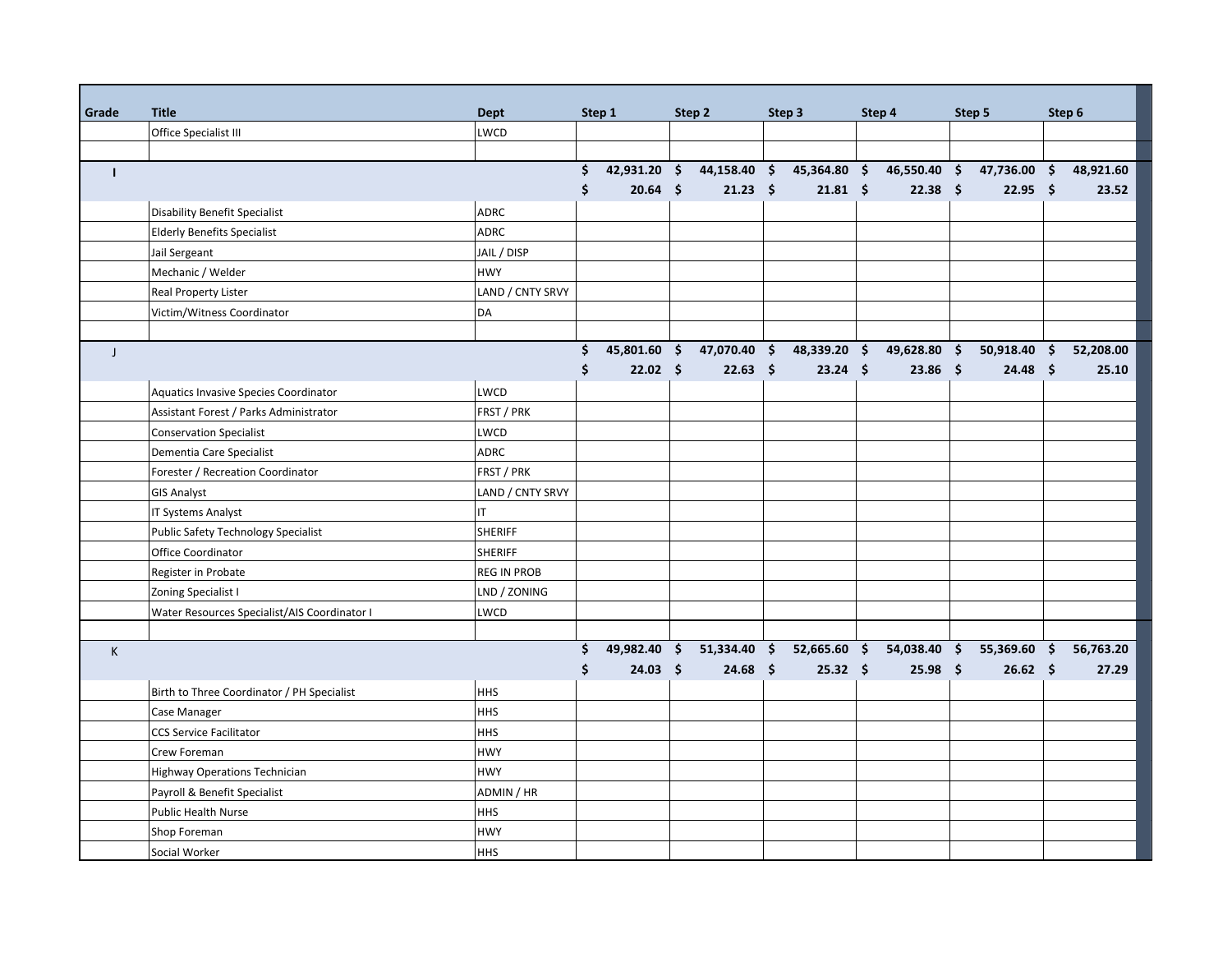| Grade                     | <b>Title</b>                                  | <b>Dept</b>     | Step 1 |              |  | Step 2                    | Step 3 |                  |                    | Step 4                    |                     | Step 5          |                     | Step 6    |
|---------------------------|-----------------------------------------------|-----------------|--------|--------------|--|---------------------------|--------|------------------|--------------------|---------------------------|---------------------|-----------------|---------------------|-----------|
|                           | Social Worker (I&A)                           | <b>ADRC</b>     |        |              |  |                           |        |                  |                    |                           |                     |                 |                     |           |
|                           | Zoning Specialist II                          | LND / ZONING    |        |              |  |                           |        |                  |                    |                           |                     |                 |                     |           |
|                           | Water Resources Specialist/AIS Coordinator II | LWCD            |        |              |  |                           |        |                  |                    |                           |                     |                 |                     |           |
|                           |                                               |                 |        |              |  |                           |        |                  |                    |                           |                     |                 |                     |           |
| г                         |                                               |                 | \$     |              |  | 52,915.20 \$ 54,350.40 \$ |        |                  |                    | 55,785.60 \$ 57,200.00 \$ |                     | 58,635.20 \$    |                     | 60,112.00 |
|                           |                                               |                 | \$     | $25.44$ \$   |  | $26.13$ \$                |        | $26.82 \quad$ \$ |                    | $27.50$ \$                |                     | $28.19$ \$      |                     | 28.90     |
|                           | <b>Communications Supervisor</b>              | <b>SHERIFF</b>  |        |              |  |                           |        |                  |                    |                           |                     |                 |                     |           |
|                           | County Conservationist                        | LWCD            |        |              |  |                           |        |                  |                    |                           |                     |                 |                     |           |
|                           | <b>Fiscal Specialist III</b>                  | ADMIN / HR      |        |              |  |                           |        |                  |                    |                           |                     |                 |                     |           |
|                           | <b>Fiscal Specialist III</b>                  | <b>HWY</b>      |        |              |  |                           |        |                  |                    |                           |                     |                 |                     |           |
|                           | Jail Lieutenant                               | <b>SHERIFF</b>  |        |              |  |                           |        |                  |                    |                           |                     |                 |                     |           |
|                           | Social Worker (Lead)                          | <b>HHS</b>      |        |              |  |                           |        |                  |                    |                           |                     |                 |                     |           |
|                           | <b>Nutrition Manager</b>                      | <b>ADRC</b>     |        |              |  |                           |        |                  |                    |                           |                     |                 |                     |           |
|                           | WIC Director/Public Health Officer            | <b>HHS</b>      |        |              |  |                           |        |                  |                    |                           |                     |                 |                     |           |
|                           |                                               |                 |        |              |  |                           |        |                  |                    |                           |                     |                 |                     |           |
| M                         |                                               |                 | \$     | 55,848.00 \$ |  | 57,324.80 \$              |        | 58,864.00        | $\mathsf{\hat{S}}$ | 60,382.40                 | -\$                 | 61,880.00       | -\$                 | 63,419.20 |
|                           |                                               |                 | \$     | $26.85$ \$   |  | $27.56$ \$                |        | $28.30\quad$ \$  |                    | $29.03 \quad $$           |                     | $29.75$ \$      |                     | 30.49     |
|                           | Child Support Administrator                   | cs              |        |              |  |                           |        |                  |                    |                           |                     |                 |                     |           |
|                           | <b>Facilities Manager</b>                     | <b>MNTC</b>     |        |              |  |                           |        |                  |                    |                           |                     |                 |                     |           |
|                           | <b>Fiscal Supervisor</b>                      | <b>HHS</b>      |        |              |  |                           |        |                  |                    |                           |                     |                 |                     |           |
|                           | Veterans' Services Officer                    | <b>VET SRVC</b> |        |              |  |                           |        |                  |                    |                           |                     |                 |                     |           |
|                           |                                               |                 |        |              |  |                           |        |                  |                    |                           |                     |                 |                     |           |
| $\boldsymbol{\mathsf{N}}$ |                                               |                 | Ś.     | 58,780.80 \$ |  | 60,382.40 \$              |        | 61,984.00 \$     |                    | 63,523.20 \$              |                     | 65,124.80 \$    |                     | 66,747.20 |
|                           |                                               |                 | \$     | $28.26$ \$   |  | $29.03$ \$                |        | 29.80%           |                    | $30.54$ \$                |                     | $31.31 \quad $$ |                     | 32.09     |
|                           | Senior HR Advisor                             | ADMIN/HR        |        |              |  |                           |        |                  |                    |                           |                     |                 |                     |           |
|                           | <b>Economic Support Manager</b>               | <b>HHS</b>      |        |              |  |                           |        |                  |                    |                           |                     |                 |                     |           |
|                           | <b>Emergency Management Director</b>          | ADMIN/HR        |        |              |  |                           |        |                  |                    |                           |                     |                 |                     |           |
|                           | <b>Fiscal Manager</b>                         | ADMIN / HR      |        |              |  |                           |        |                  |                    |                           |                     |                 |                     |           |
|                           |                                               |                 |        |              |  |                           |        |                  |                    |                           |                     |                 |                     |           |
| $\mathsf{o}\xspace$       |                                               |                 | \$     | 61,672.00 \$ |  | 63,356.80 \$              |        | 65,041.60        | \$                 | 66,705.60                 | $\ddot{\mathsf{s}}$ | 68,369.60       | $\ddot{\bm{\zeta}}$ | 70,075.20 |
|                           |                                               |                 | \$     | $29.65$ \$   |  | $30.46$ \$                |        | $31.27$ \$       |                    | $32.07$ \$                |                     | 32.87 \$        |                     | 33.69     |
|                           | Jail Administrator                            | JAIL / DISP     |        |              |  |                           |        |                  |                    |                           |                     |                 |                     |           |
|                           | Patrol Captain                                | <b>SHERIFF</b>  |        |              |  |                           |        |                  |                    |                           |                     |                 |                     |           |
|                           | Forest & Parks Administrator                  | FRST / PRK      |        |              |  |                           |        |                  |                    |                           |                     |                 |                     |           |
|                           | Information Technology Director               | IT              |        |              |  |                           |        |                  |                    |                           |                     |                 |                     |           |
|                           |                                               |                 |        |              |  |                           |        |                  |                    |                           |                     |                 |                     |           |
|                           |                                               |                 |        |              |  |                           |        |                  |                    |                           |                     |                 |                     |           |